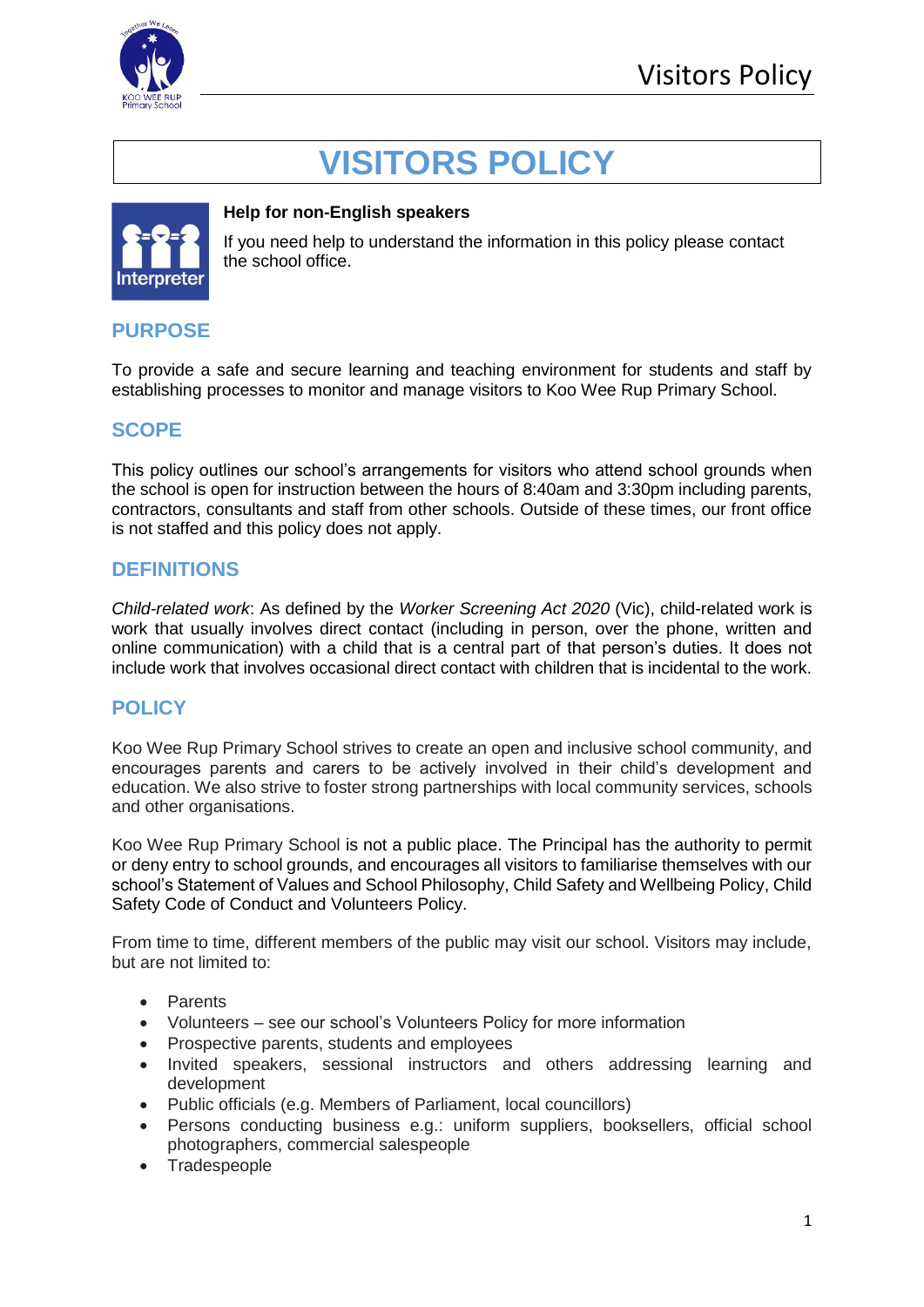

- Children's services agencies
- Talent scouts
- Department of Families, Fairness and Housing workers
- Victoria Police
- Persons authorised to enter school premises (e.g. Worksafe inspectors, health officers etc)
- Other Department of Education and Training staff (including allied health staff) or contractors
- NDIS therapists or other allied health or health practitioners

## **Sign in procedure**

All visitors to Koo Wee Rup Primary School are required to report to the school office on arrival (see exceptions below in relation to parents/carers). Visitors must:

- Record their name, signature, date and time of visit and purpose of visit in the Sentral platform using the iPad located in the main office
- Provide proof of identification to office staff upon request
- Produce evidence of their valid Working with Children Clearance where required by this policy (see below)
- Wear a visitor's lanyard at all times
- Follow instruction from school staff and abide by all relevant school policies relating to appropriate conduct on school grounds including the Child Safety Code of Conduct, Respect for School Staff, Statement of Values and School Philosophy as well as Department policies such as the [Sexual Harassment Policy](https://www2.education.vic.gov.au/pal/sexual-harassment/overview) and [Workplace Bullying](https://www2.education.vic.gov.au/pal/workplace-bullying/policy)  **[Policy](https://www2.education.vic.gov.au/pal/workplace-bullying/policy)**
- Return to the office upon departure, sign out and return the visitor's lanyard

Koo Wee Rup Primary School will ensure that our school's Child Safety Code of Conduct is available and visible to visitors when they sign in.

## **COVID-19 vaccination information**

Our school follows Department of Education and Training policy with respect to the requirements relating to attendance on school site and COVID-19 vaccinations.

For further information, refer to:

• COVID-19 Vaccinations – [Visitors and Volunteers on School Sites](https://www2.education.vic.gov.au/pal/covid-19-vaccinations-visitors-volunteers/policy)

#### **Working with Children Clearance and other suitability checks**

For Working with Children (WWC) check and other suitability check requirements relating to parents/carers and other volunteers working with students please see our Volunteers Policy.

All visitors who are engaged in **child-related work** (see definition above) must have a valid WWC Clearance. Additional suitability checks may also be required such as a reference, proof of identity, qualification and work history involving children checks.

In some circumstances, visitors to Koo Wee Rup Primary School who are **not** engaged in child-related work will also be required to produce a valid WWC Clearance depending on the particular circumstances of their visit. For example, Koo Wee Rup Primary School will require a valid WWC Clearance for: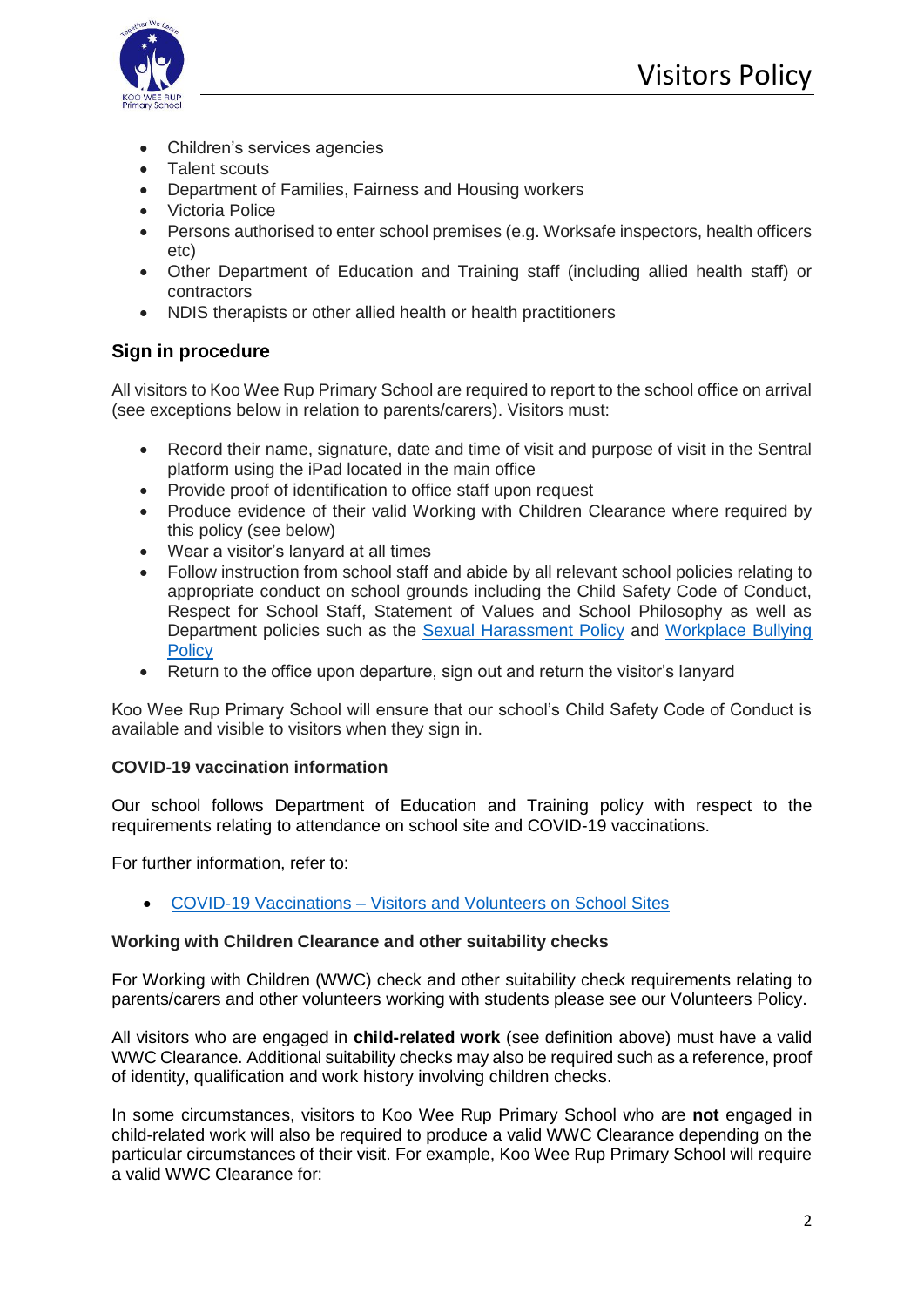

- **visitors who will be working regularly with children** during the time they are visiting, even though direct contact with children is not a central part of their normal duties
- **visitors (e.g. contractors)**, who will regularly be performing unsupervised work at the school during school hours or any other time where children are present. Further background checks, including references, may also be requested at the discretion of the Principal.

Visitors who will be working in areas away from students, e.g. a visiting auditor who will be located in the front office with administration staff, or who will be supervised and accompanied by a staff member during their visit, e.g. a Member of Parliament, a journalist, a prospective parent on a school tour, will not be required to have a WWC Clearance.

Sworn Victoria Police officers or sworn Australian Federal Police officers are exempt from requiring a WWC Check, but may be asked to verify that they are sworn officers by providing proof of identification.

#### **Invited speakers and presenters**

On occasion, Koo Wee Rup Primary School may invite external speakers or providers to deliver incursions, presentations, workshops and special programs for our students. Consistent with Department of Education and Training requirements, Koo Wee Rup Primary School will:

- ensure that the content of presentations and programs by external providers contributes to the educational development of our students and is consistent with curriculum objectives
- ensure that any proposed visit, programs or content delivered by visitors complies with the requirement that education in Victorian government schools is secular and is consistent with the values of public education, Department policies and the *Education and Training Reform Act 2006* (Vic). In particular, programs delivered by visitors are to be delivered in a manner that supports and promotes the principles and practice of Australian democracy including a commitment to:
	- o elected government
	- $\circ$  the rule of law
	- $\circ$  equal rights for all before the law
	- o freedom of religion, speech and association
	- o the values of openness and tolerance
	- o respect for the range of views held by students and their families.

## **Parent visitors**

We understand that there may occasionally be a reason why a parent or carer may want to speak to or see their child at school, during school hours.

If there is a particular pressing or unavoidable issue that cannot wait until the end of the school day, we ask that parents or carers call the school office to make the request to speak to or see their child during school hours.

We also ask that parents avoid arranging to visit their children at school wherever possible, as this can cause inappropriate disruptions to the school day.